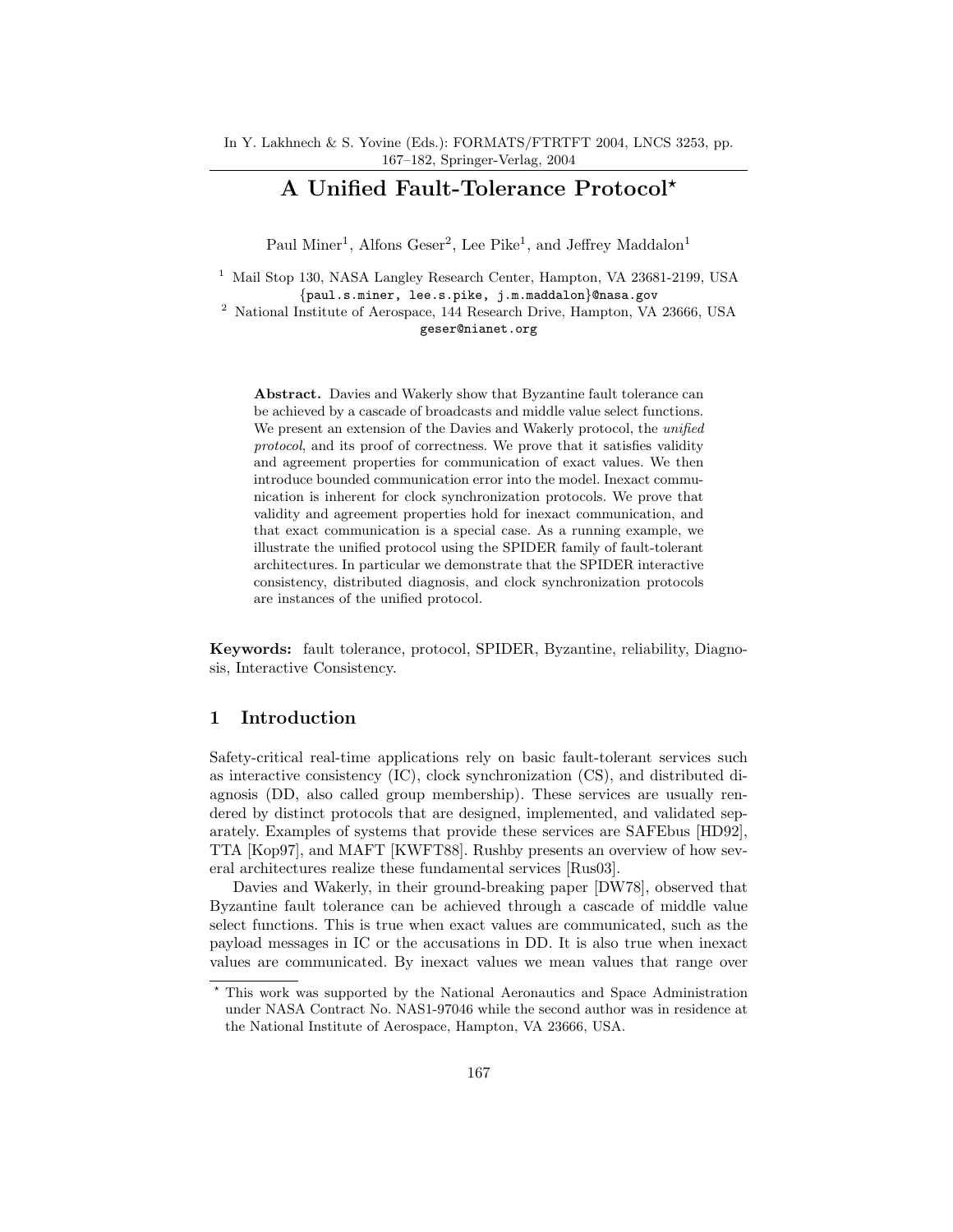the real numbers that may change by a bounded error during communication. Timing values for CS or analog sensor values are typical examples. Correct operation of a system crucially depends on both exact and inexact communication satisfying suitable validity and agreement properties.

We introduce a generalization and extension of the Davies and Wakerly protocol, which we call the unified protocol. Instances of this general protocol provide the core set of fault-tolerant services. We model the unified protocol formally and prove validity and agreement results for both exact and inexact data, under suitable fault assumptions. The exact case is precisely the inexact case with zero accumulated error. We then demonstrate how the unified protocol can be used as a basis for the IC, DD, and CS protocols for the SPIDER fault-tolerant architecture [MMTP02]. We have verified the unified protocol using PVS [ORSvH95], a semi-automated theorem-proving system developed at SRI. The PVS proof files are available on the web [SPI].

The original contributions of this paper include a formally verified generalization of the Davies and Wakerly protocol, adapted to exploit diagnostic information in the context of a hybrid fault model. In addition, we hope to rekindle interest in Davies and Wakerly's results, which provide an effective approach for Byzantine fault tolerance for real-time embedded applications.

The structure of this paper is as follows. Section 2 presents the unified protocol. Section 3 presents the assumptions and requirements for the protocols described in this paper. Section 4 presents the analysis of the protocol for exact communication, and then illustrates how the SPIDER IC and DD protocols are instances of the unified protocol. Section 5 presents the analysis when the communication can introduce error, then demonstrates how the SPIDER CS protocol is an instance of the unified protocol.

# 2 The Unified Protocol

The unified protocol is a multiple stage protocol which is constructed from a single basic operation: a middle value select. In this section, we describe the middle value select function and then present the unified protocol using it. We conclude with a mapping of the unified protocol to the SPIDER fault-tolerant architecture.

A distributed system is modeled as a graph with directed edges. Vertices are called *nodes* and directed edges are called *links*. We call s the source node, and d the destination node of the link  $(s, d)$ . A communication stage is a set of source nodes, a set of destination nodes, and a set of of links between them. The absence of a link is modeled conservatively as a link fault. We allow both nodes and links to fail. However, we abstractly model link failures as failures of the source node [PMMG04].

## 2.1 Notation

We use i or j to refer to an arbitrary stage and  $k$  to refer to the total number of stages. In the first stage of a k-stage protocol, each member of the set  $N^0$  of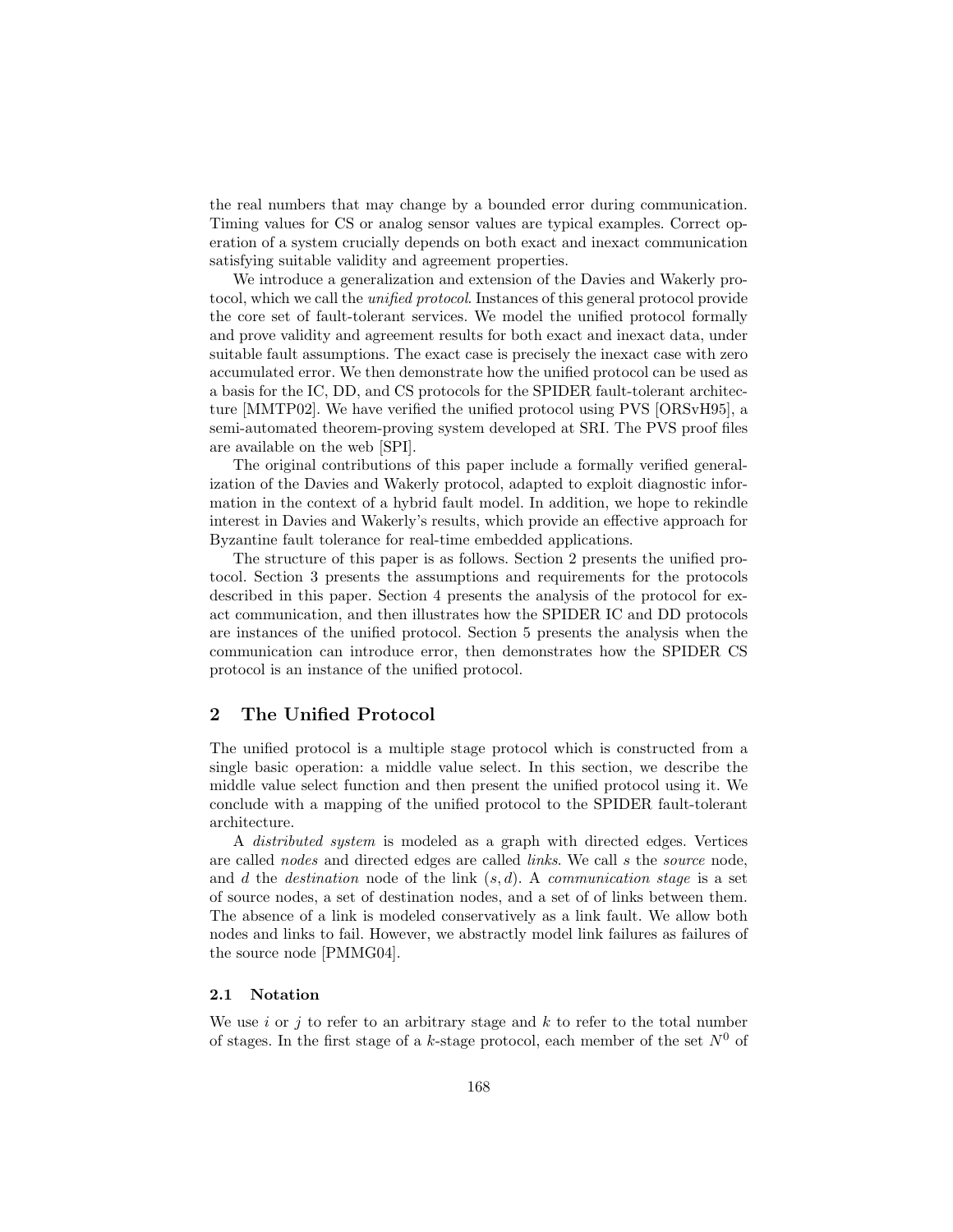nodes broadcasts to all members of the set  $N^1$  of nodes; in the second stage, each member of  $N^1$  broadcasts to all members of  $N^2$ , and so forth, up through the  $k^{th}$  stage. Let us now fix an arbitrary stage  $i+1$  for  $0 \leq i \leq k$ . The set of source nodes is  $N^i$ , and the set of destination nodes is  $N^{i+1}$ . We use  $s, s_1, s_2, \ldots \in N^i$ to denote source nodes and  $d, d_1, d_2, \ldots \in N^{i+1}$  for destination nodes. When we refer to a node without refering to a communication stage, we use  $n \in N^i$ . In the trivial example of a 0-stage protocol, no communication takes place and  $N^0$ is the only set of nodes.

Now we turn our attention to the values that are transfered at each stage. We model payload data using real numbers. We augment the set of reals with certain special values to indicate error conditions. Specifically we define a type T by

$$
T = \{ receive\_error\} \cup \{source\_error^i \mid i \in \mathbb{N}\} \cup \mathbb{R}.
$$

Let  $v^i(s) \in T$  denote the value that  $s \in N^i$  intends to broadcast in stage  $i + 1$ . After communication in this stage, each destination  $d$  has a vector of values  $v_d^i$ , such that  $v_d^i(s)$  is d's estimate of  $v^i(s)$ . If the message that d receives from s is obviously incorrect (for example, it does not arrive within the expected window or fails a cyclical redundancy check), then  $v_d^i(s) = receive\_error$ . The value *source\_error*<sup>*i*</sup> is a special message that is used to report the total absence of credible sources in stage  $i + 1$ .

#### 2.2 Middle Value Select

The main computation during the execution of a single stage of the protocol is a middle value select voting algorithm. This algorithm chooses the middle value from the vector of received values,  $v_d^i$ . For the data type T, we extend the natural order on the reals by the relations:

- $-$  receive\_error  $<$  source\_error<sup>0</sup>,
- $-$  source\_error<sup>i</sup>  $\lt$  source\_error<sup>j</sup> if  $i < j$ ,
- source\_error<sup> $i$ </sup>  $\lt x$  for all  $x \in \mathbb{R}$ .

Values from sources that are known to be faulty can be excluded from consideration. For this purpose, we define the *filtered eligible sources*,  $F_d^i$ , to be the set of sources whose values are included in the vote computed by node d. If the cardinality of  $F_d^i$  is even, any value between the two middle eligible values is an acceptable result, provided that all good nodes implement the same selection function. Let  $\text{mus}(F_d^i, v_d^i)$  denote the middle value of the received values from the filtered eligible sources.

## 2.3 Protocol

The unified protocol is composed of a cascade of individual communication stages. A k-stage protocol operates on the node sets  $N^0, \ldots, N^k$ . These sets may or may not be disjoint. For  $0 \le i \le k$ , the algorithm for stage  $i+1$  is shown in Figure 1. Each destination node d maintains a set  $E_d^i \subseteq N^i$  of *eligible* sources.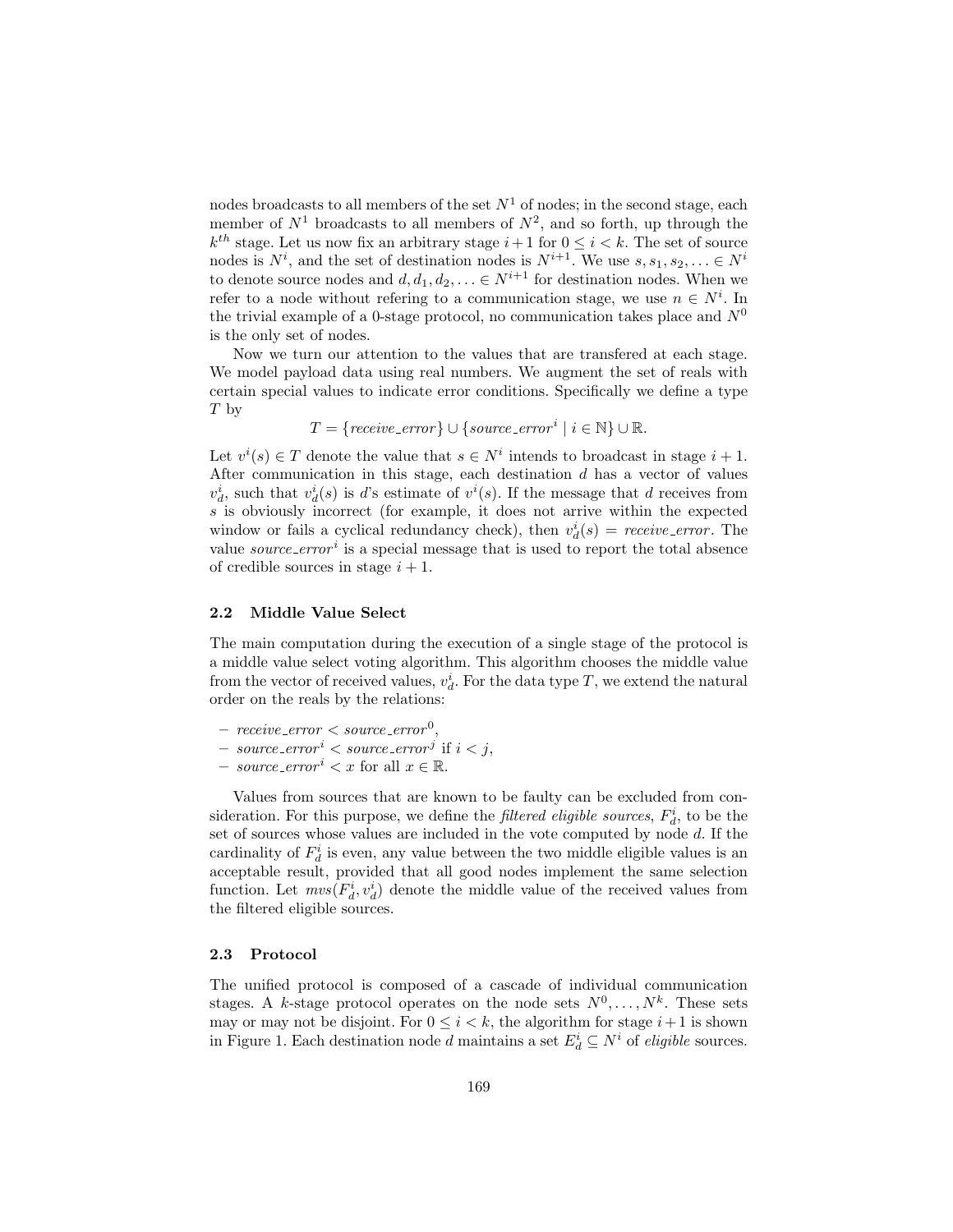The set  $E_d^i$  is based, in part, on d's view of the failure status of the sources. Recognize that because of faults and errors during communication,  $v_d^i(s)$  may differ from  $v^i(s)$ .

For stage  $i + 1$ , let  $s \in N^i$  and  $d \in N^{i+1}$ 

**Communication:** Each source s broadcasts  $v^i(s)$  to all destination nodes. For each destination d,  $v_d^i(s)$  denotes the value received from source s. Computation: Each d computes

1.  $I_d^i = \{s \mid v_d^i(s) = receive\_error\}$ 2.  $F_d^i = E_d^i \setminus I_d^i$ 3. v <sup>i</sup>+1(d) = source error <sup>i</sup> , if F i <sup>d</sup> = ∅,  $mvs(F_d^i, v_d^i)$ , otherwise.

Fig. 1. Unified Protocol

We assume that all correctly operating nodes share common knowledge of the communication schedule. In order to maintain integrity of the communication schedule, we require that correctly operating nodes be synchronized within a known precision. This synchrony provides a global time reference to manage the system's time-triggered communication. Synchrony is maintained by a CS protocol.

The protocol presented in Figure 1 generalizes the Davies and Wakerly (DW) protocol [DW78]. In the DW protocol, every stage has the same number of nodes. There is no such restriction on the unified protocol. Furthermore, the DW protocol does not use accumulated diagnostic information. At each stage, all nodes vote using identical sets of inputs. In the unified protocol, distinct nodes may compute the vote using nonintersecting vote sets. This capability enables the unified protocol to be analyzed using a weak hybrid fault assumption (see Section 3.4).

#### 2.4 Application: SPIDER

The Scalable Processor-Independent Design for Electromagnetic Resilience (SPI-DER) is a family of general-purpose fault-tolerant architectures. The SPIDER is designed at NASA Langley Research Center to support laboratory investigations into various recovery strategies from transient failures caused by electromagnetic effects [MMTP02]. The unified protocol is used in SPIDER to implement the IC, CS, and DD protocols. One instance of the SPIDER architecture consists of several Processing Elements (PE) communicating over a Reliable Optical Bus (ROBUS). All application-level functions take place on the PEs. To the PEs, the ROBUS operates as a Time Division Multiple Access (TDMA) broadcast bus.

The topology of the ROBUS is depicted in Figure 2. There are two types of nodes internal to the ROBUS. The Bus Interface Units (BIU) provide the only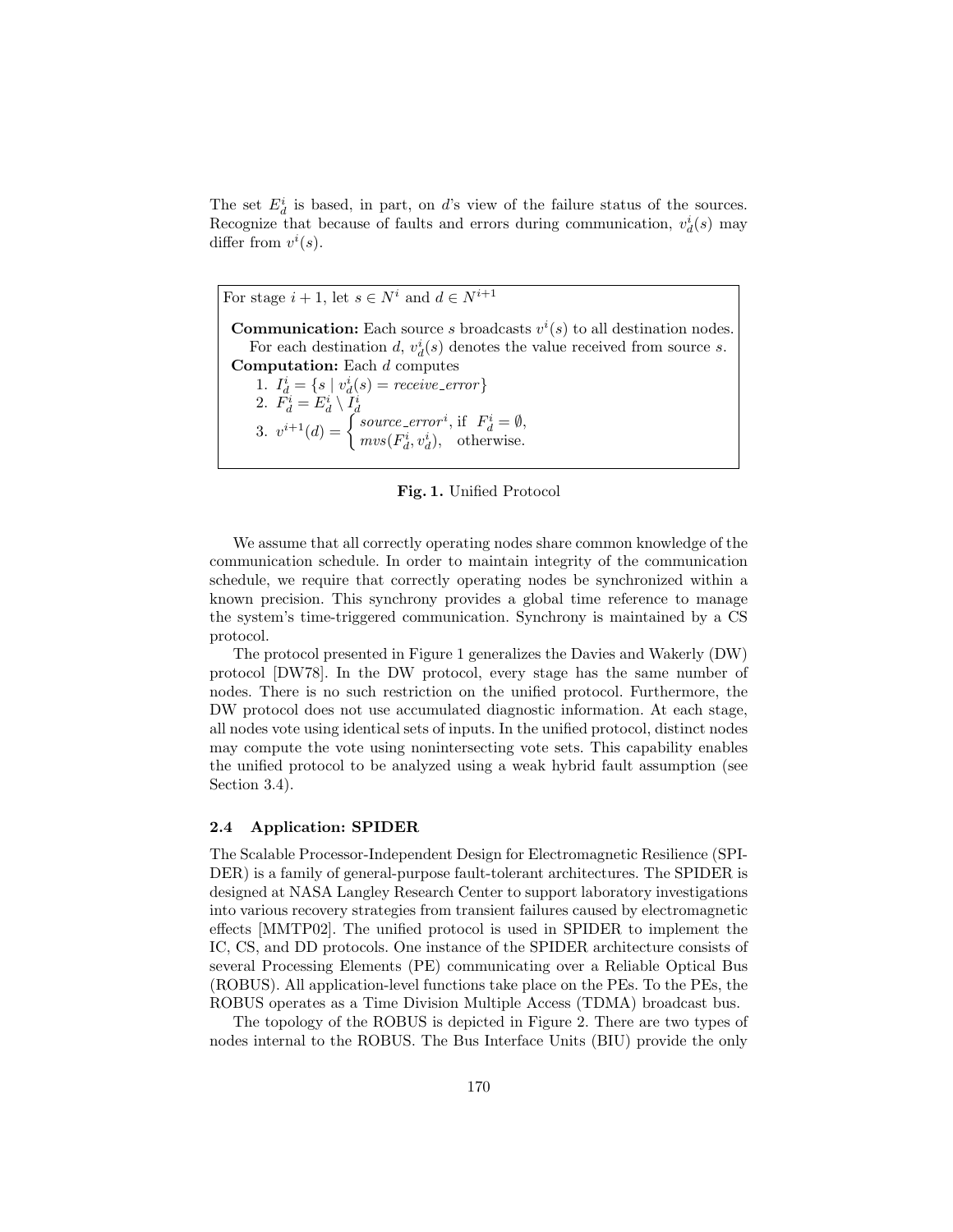interface to the PEs. The Redundancy Management Units (RMU) provide the necessary replication for fault tolerance. There is no direct link between any pair of BIUs nor any pair of RMUs.



Fig. 2. ROBUS architecture

The primary uses of the unified protocol in the ROBUS are as 2- or 3 stage protocol instances. In a 2-stage instance, three sets of nodes are involved:  $N^0, N^1$  and  $N^2$ . For our subsequent discussions of the ROBUS protocols,  $N^0$ corresponds to a subset of the BIUs,  $N^1$  corresponds to the RMUs, and  $N^2$ corresponds to the BIUs. Communication is initiated from the BIUs (using information from their attached PE) who send their values to the RMUs. The RMUs apply the middle value select and send their results back to the BIUs. The BIUs then apply another middle value select and forward the result to the PEs. Provided the system fault assumptions are maintained, the unified protocol allows the ROBUS to provide strong guarantees about the timeliness and correctness of the communication between the various PEs.

## 3 Protocol Analysis

In this section, we explain the properties the unified protocol must satisfy: validity and agreement. After a description of the fault model, i.e., the covered kinds of faults, we define a fault assumption which constrains the number of faults of each kind. In the succeeding sections, we prove that the correctness conditions hold under this fault assumption.

## 3.1 Correctness Conditions

The unified protocol solves both the distributed consensus problem and the approximate agreement problem, as defined in [Lyn96]. The IC and DD protocols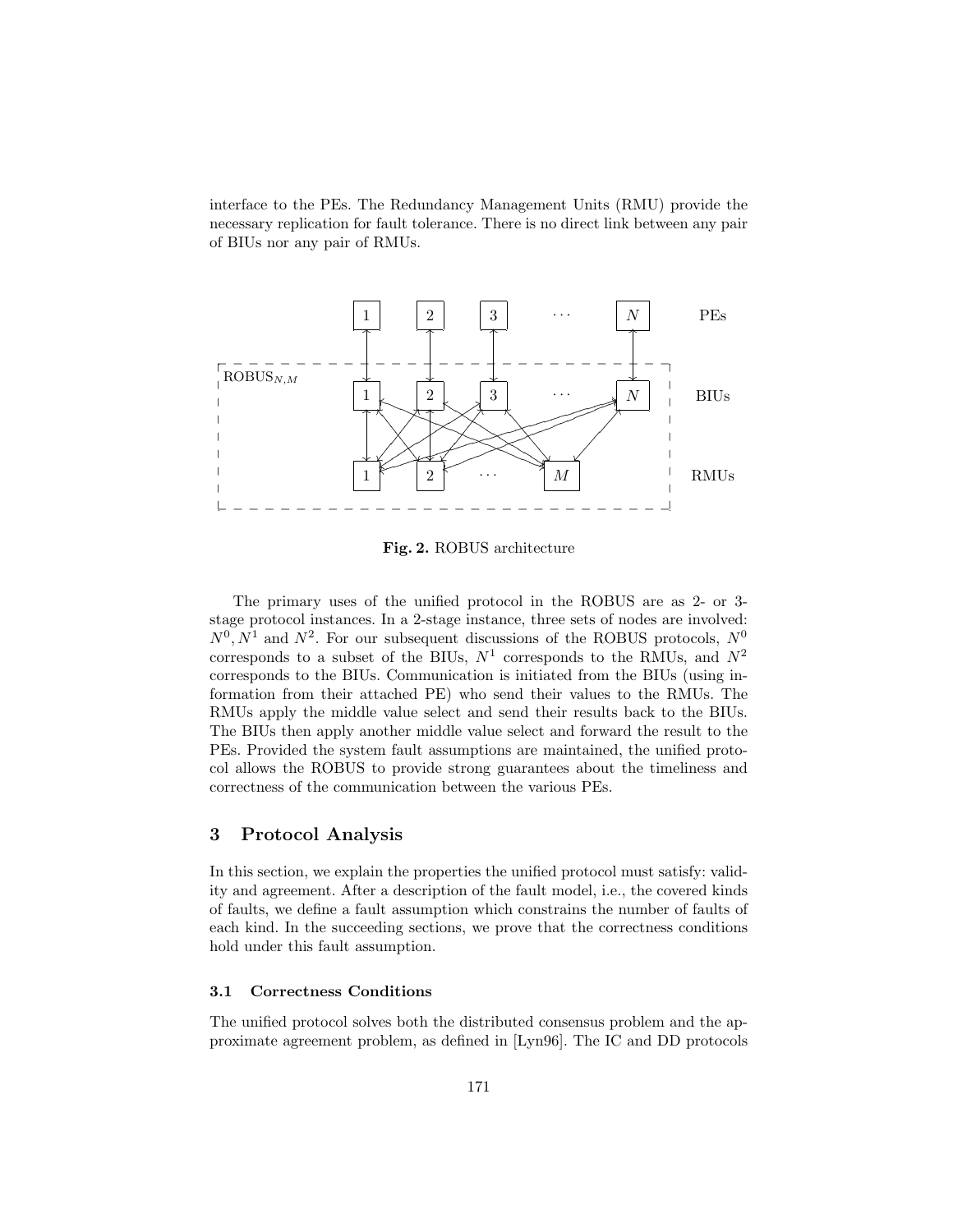solve specific instances of the distributed consensus problem, and the CS protocol solves a specific instance of the approximate agreement problem. Validity, agreement, and termination conditions are specified for each kind of problem. The unified protocol obviously terminates for a finite number of stages, so we do not formally state or prove this condition.

## Distributed Consensus Properties

- Validity If all nonfaulty processes start with the same initial value  $v \in V$ , then  $v$  is the only possible decision value for nonfaulty processes.
- Agreement No two nonfaulty processes decide on different values.

#### Approximate Agreement Properties

- Validity Any decision value for a nonfaulty process is within the range of the initial values of the nonfaulty processes.
- Agreement The decision values of any pair of nonfaulty processes are within  $\varepsilon$  of each other.

### 3.2 Fault Classification

Faults are classified according to the effect they have on the nodes of the system. We use a hybrid fault model from Thambidurai and Park [TP88] with one modification: benign nodes can sometimes behave as good nodes. The particular advantage of this modification is that many intermittent faults are now counted as benign, whence they are easy to mask. The nodes of the system are classified as follows:

- Good Each good node behaves according to specification; that is, it always sends valid messages.
- Benign Each benign faulty node either sends detectably incorrect messages to every receiver, or sends valid messages to every receiver.
- Symmetric A symmetric faulty node may send arbitrary messages, but each receiver receives the same message.
- Asymmetric An asymmetric (Byzantine) faulty node may send arbitrary messages that may differ for the various receivers.

A node that is not good is called faulty. A node is classified according to its worst error manifestation during the classification period. For example, it is possible for an asymmetric faulty node to behave in a manner that is observationally indistinguishable from a good node at times during this period. These classifications form a "behavioral hierarchy" such that benign nodes can behave as if they are good; symmetric nodes can behave as if they are benign or good, etc. We let  $G, B, S$ , and  $A$  denote the sets of good, benign, symmetric, and asymmetric nodes, respectively.

Good nodes always provide valid messages. Similarly, benign faulty nodes never provide misleading information. We define a set of nodes C, such that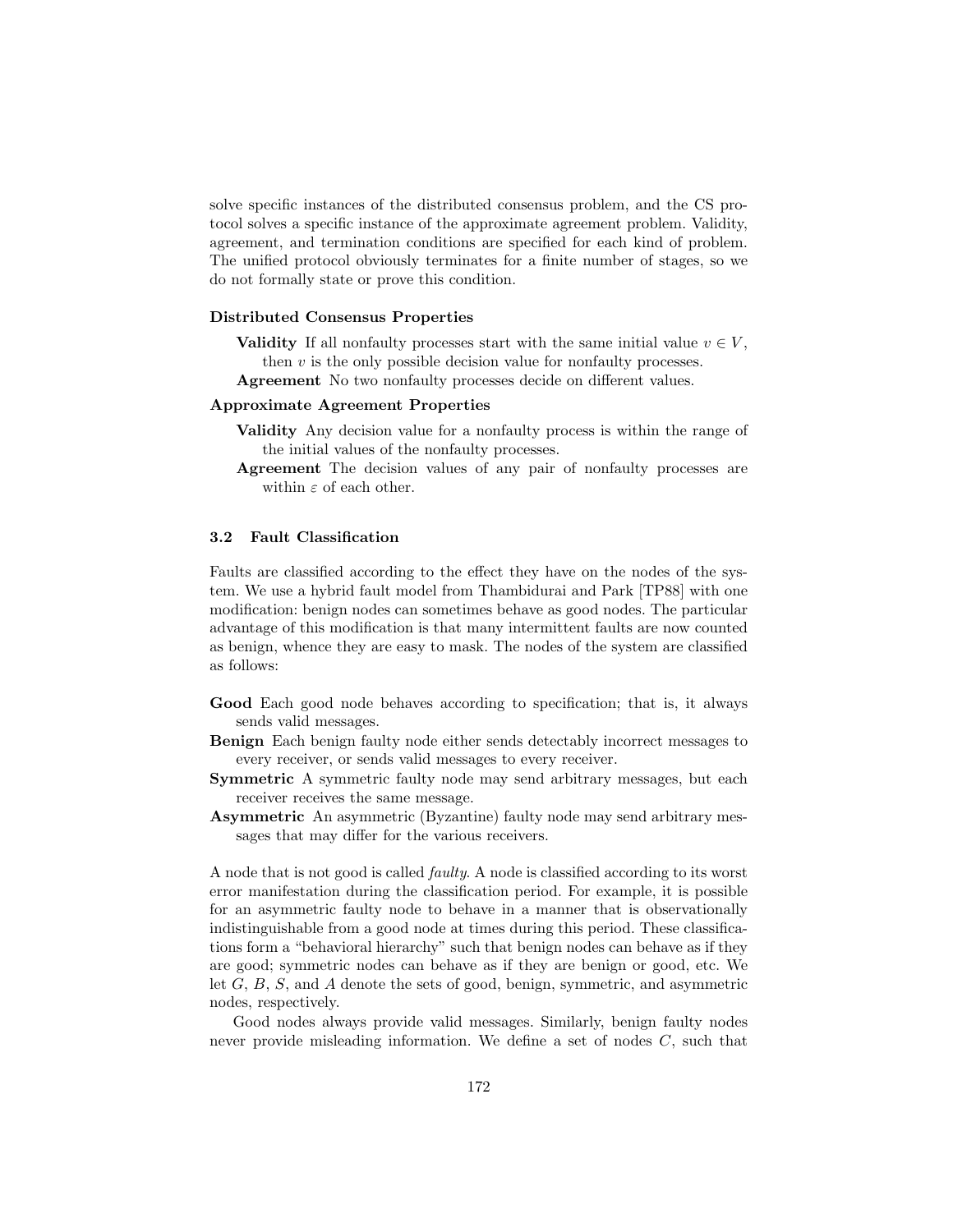the worst case error manifestation of a source in  $C$  is ommissive.<sup>1</sup> That is, a node in C can send a valid message or an obviously incorrect message, but can never communicate an invalid message. From the definitions above, we know that  $G \cup B \subseteq C$ .

We attribute all faults to the communication, i.e., we assume that the processing of values by destination nodes is fault-free. We have described the rationale for this abstraction in [PMMG04].

For the analyses presented in sections 4 and 5, we introduce the following definitions and supporting facts. Unless we explicitly state otherwise, we assume  $C \cap N^i \neq \emptyset$ .

$$
v_{\text{max}}^i \stackrel{\text{df}}{=} \max(\{v^i(n) \mid n \in C \cap N^i\})
$$
  

$$
v_{\text{min}}^i \stackrel{\text{df}}{=} \min(\{v^i(n) \mid n \in C \cap N^i\})
$$

**Lemma 1.** For all  $n \in C \cap N^i$ , if  $v_{\min}^i \in \mathbb{R}$ , then  $v^i(n) \in \mathbb{R}$ .

**Lemma 2.** For all  $s \in C \cap N^i$  and  $d \in C \cap N^j$ , if  $v_{\min}^i, v_{\min}^j \in \mathbb{R}$ , then

$$
|v^i(s) - v^j(d)| \leq \max(v_{\text{max}}^i - v_{\text{min}}^j, v_{\text{max}}^j - v_{\text{min}}^i).
$$

#### 3.3 Eligibility Assumptions

In order to have a basis for agreement, we require that the sets of eligible sources differ only with respect to asymmetric sources.

Let  $\mathcal X$  be a family of sets of nodes. We say that  $\mathcal X$  satisfies the Eligible Sources Property if all its members differ only in asymmetric nodes.

## Definition 1 (Eligible Sources Property (ESP)).

$$
ESP(X) \stackrel{\mathrm{df}}{=} \forall X_1, X_2 \in \mathcal{X} : n \notin A \implies (n \in X_1 \iff n \in X_2).
$$

Let  $I_d^i$ ,  $F_d^i$  be computed as in Figure 1. The families  $\mathcal{E}^i, \mathcal{I}^i, \mathcal{F}^i, 0 \leq i < k$  of sets of eligible sources, ignored sources, and filtered eligible sources are respectively defined as follows:

$$
- \mathcal{E}^i \stackrel{\text{df}}{=} \{ E_d^i \mid d \in N^{i+1} \},
$$
  
\n
$$
- \mathcal{I}^i \stackrel{\text{df}}{=} \{ I_d^i \mid d \in N^{i+1} \},
$$
  
\n
$$
- \mathcal{F}^i \stackrel{\text{df}}{=} \{ E_d^i \setminus I_d^i \mid d \in N^{i+1} \}.
$$

By definition, the filtered eligible sources inherit the Eligible Sources Property from their constituents:

# **Lemma 3.** If  $ESP(\mathcal{E}^i)$  and  $ESP(\mathcal{I}^i)$ , then  $ESP(\mathcal{F}^i)$ .

We expect that  $\mathcal{E}^i$  is derived from accumulated knowledge about the  $s \in N^i$ , such that  $ESP(\mathcal{E}^i)$ . In addition, we expect that the models of communication be analyzed to ensure  $ESP(\mathcal{I}^i)$  for all i. The property  $ESP(\mathcal{F}^i)$  can then be deduced by Lemma 3.

<sup>&</sup>lt;sup>1</sup> Azadmanesh and Kieckhafer [AK00] introduce the notion of a *strictly ommissive* asymmetric faulty node. In future work, we expect to extend our fault model to include this additional classification.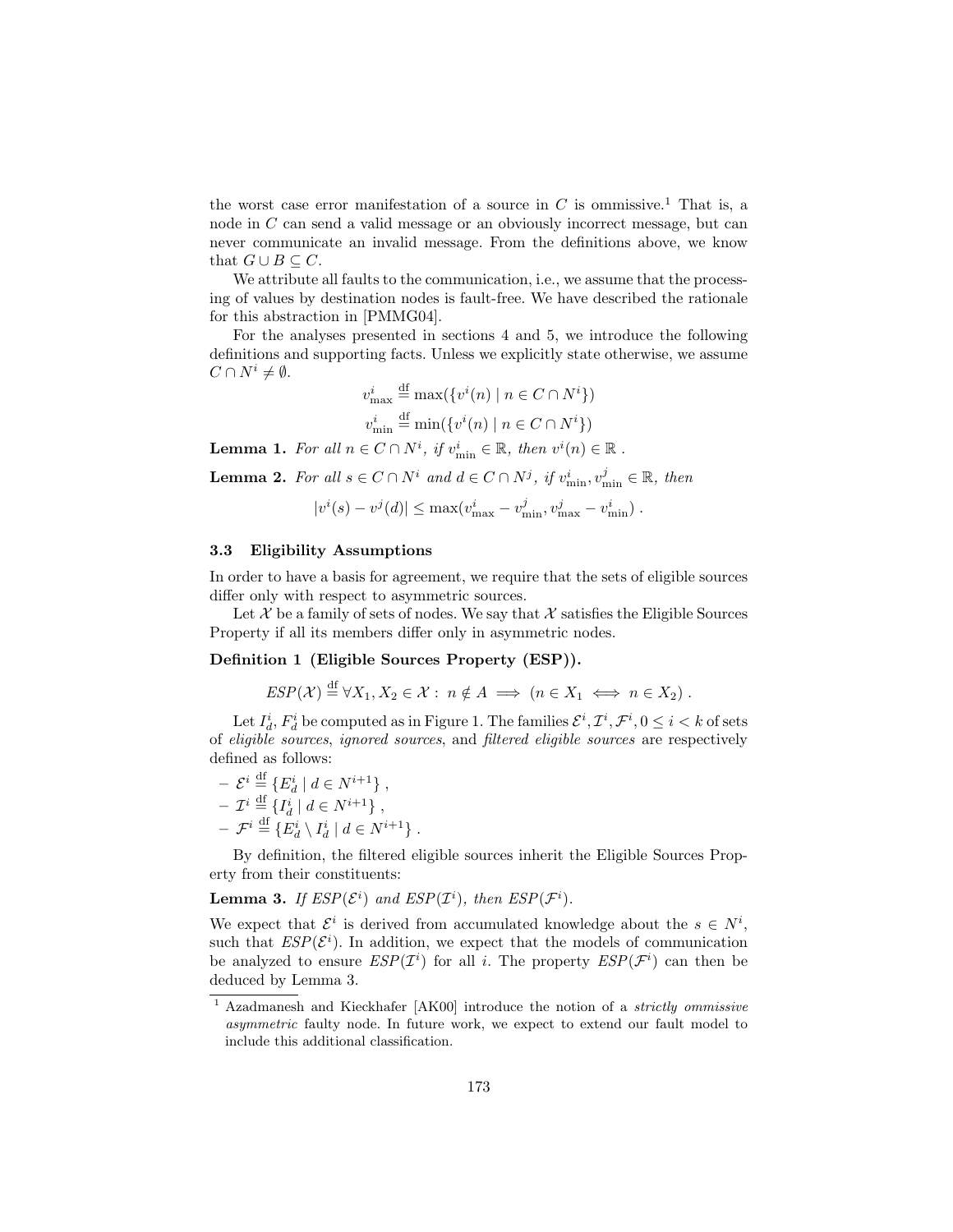### 3.4 Fault Assumption

Nodes can exhibit incorrect behavior; that is, they can fail. We require an independence of failure between nodes. Moreover we assume that a certain minimum number of nodes are operating correctly. Engineering design and analysis has to guarantee the satisfaction of these assumptions to a specified probability. A DD protocol provides mechanisms that can increase the probability that a sufficient number of nodes are operating correctly [LMK04].

Our fault assumption contains two clauses. Each clause is an assumption used to guarantee that validity and agreement hold. Agreement is established using two different fault assumptions: agreement propagation and agreement generation. We name the clauses after the proofs in which they play a role.

The first clause is called the Validity and Propagation Fault Assumption (VPFA). It states that for each destination and each stage between  $j$  and  $k$ , the majority of eligible, non-benign nodes are good. Formally,

# Definition 2 (Validity and Propagation Fault Assumption (VPFA)).

$$
VPPA(j,k) \stackrel{\mathrm{df}}{=} \forall i: \ j \leq i < k \implies \forall d \in N^{i+1}: \ 2|G \cap E_d^i| > |E_d^i \setminus B|.
$$

The second clause is called the Agreement Generation Fault Assumption (AGFA). It states that some stage between  $j$  and  $k$  is free of asymmetric, eligible nodes, and that the subsequent stages satisfy the VPFA. Formally,

## Definition 3 (Agreement Generation Fault Assumption(AGFA)).

 $AGFA(j,k) \stackrel{\text{df}}{=} \exists i : j \leq i < k \land ESP(\mathcal{E}^i) \land VPPFA(i+1,k) \land \forall d \in N^{i+1} : |A \cap E_d^i| = 0$ .

We have the following supporting lemmas:

**Lemma 4.** For  $d \in N^{i+1}$ , if  $2|G \cap E_d^i| > |E_d^i \setminus B|$ , then  $2|C \cap F_d^i| > |F_d^i|$ .

**Lemma 5.** For  $d_1, d_2 \in N^{i+1}$ , if  $|A \cap E_{d_1}^i| = |A \cap E_{d_2}^i| = 0$ ,  $ESP(\mathcal{E}^i)$ , and  $ESP(\mathcal{I}^i)$ , then  $F_{d_1}^i = F_{d_2}^i$ .

#### 3.5 Application: SPIDER

For the ROBUS architecture described in Section 2.4, we let  $N^{2i}$  denote the BIUs and  $N^{2i+1}$  denote the RMUs, for any k-stage SPIDER protocol and  $0 \leq$  $i < k$ . For  $k > 2$ , the SPIDER Maximum Fault Assumption is  $VPFA(j, j + k) \wedge$  $AGFA(j, j + k)$ . This is equivalent to the following restatement of the SPIDER Maximum Fault Assumption [GM03]:

1.  $2|G \cap E_r| > |E_r \setminus B|$  for all RMUs r, and

- 2.  $2|G \cap E_b| > |E_b \setminus B|$  for all BIUs b, and
- 3.  $|A \cap E_r| = 0$  for all RMUs r, or  $|A \cap E_b| = 0$  for all BIUs b.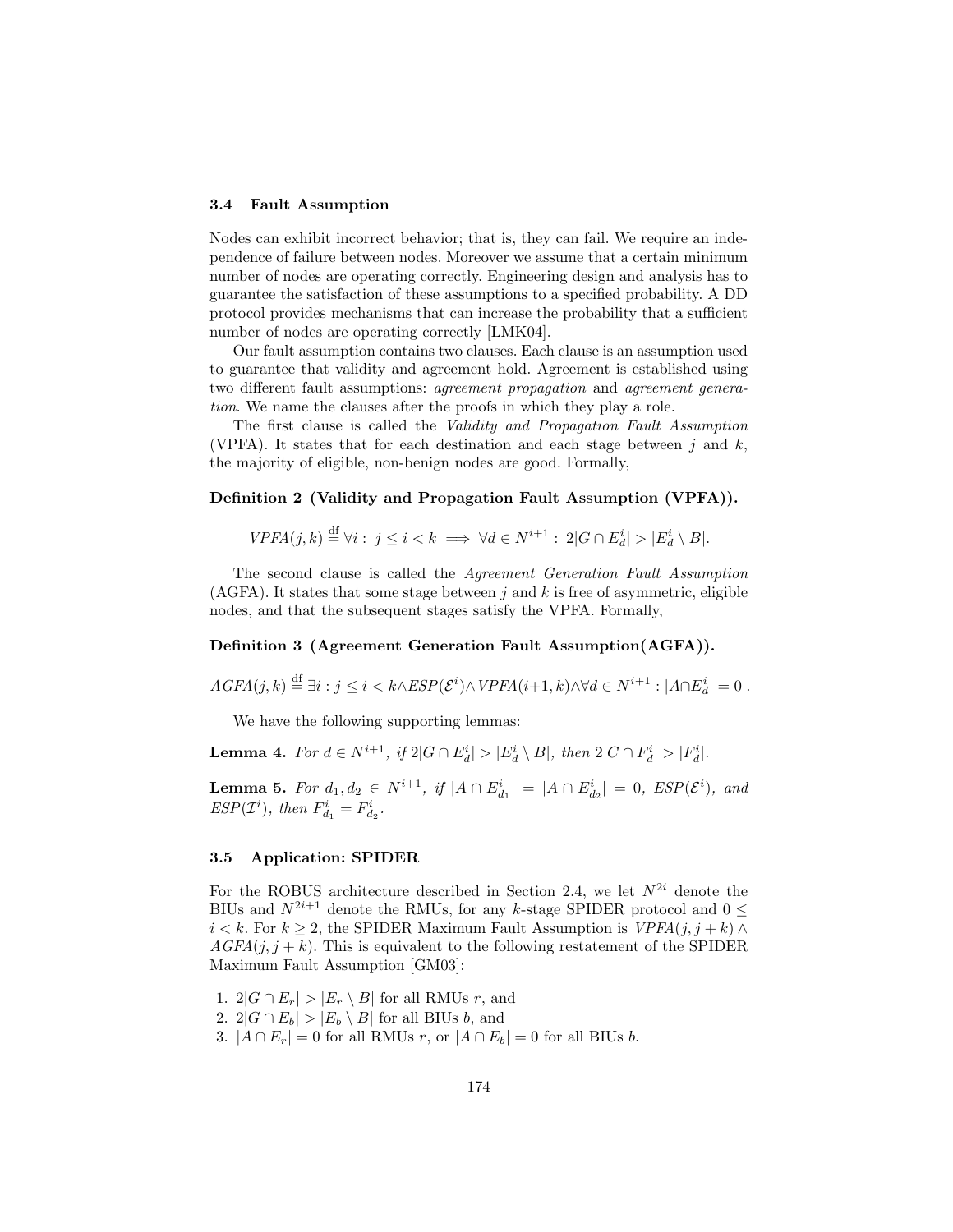## 4 Exact Agreement

In this section, we analyze the unified protocol assuming exact communications. We prove validity, agreement propagation and agreement generation under two assumptions on the communication. This framework is a special case of inexact communication, addressed in the next section. However, this special case is simpler, so we present it first.

#### 4.1 A Model of Exact Communication

For exact communication we assume that destinations receive exactly the messages sent by good sources, that messages from benign faulty sources are either correct or ignored, and that all destinations receive exactly the same messages from non-asymmetric sources.

More formally, we assume the following properties for the communication step in stage  $i + 1$ :

Assumption 1 For all  $s \in C \cap N^i$  and  $d \in N^{i+1}$ ,

 $- s \notin G$  and  $v_d^i(s) = receive\_error$ , or  $- v_d^i(s) = v^i(s).$ 

**Assumption 2** For all  $s \in N^i \setminus A$  and  $d_1, d_2 \in N^{i+1}$ ,  $v_{d_1}^i(s) = v_{d_2}^i(s)$ .

These assumptions define an implementation requirement for the communication subsystem for any consensus protocol based on exact communication. The assumptions were constructed to ensure  $ESP(\mathcal{I}^i)$ .

#### 4.2 Exact Agreement Results

In this section, we present the properties of the k-stage protocol presented in Section 2.3 using the communication assumptions presented in Section 4.1.

**Theorem 1 (Upper Validity).** If  $VPFA(j, j + k)$ , then  $v_{\text{max}}^{j+k} \leq v_{\text{max}}^j$ .

Proof. By induction on k.

The base case,  $k = 0$ , is trivial, so assume  $k > 0$ . By the induction hypothesis, we know that  $v_{\text{max}}^{j+k-1} \leq v_{\text{max}}^j$ . It remains to show that  $v_{\text{max}}^{j+k} \leq v_{\text{max}}^{j+k-1}$ . Choose  $d \in C \cap N^{j+k}$  such that  $v^{j+k}(d) = v_{\text{max}}^{j+k}$ . By  $VPFA(j, j+k)$ , we know that  $2|G \cap E_d^{j+k-1}| > |E_d^{j+k-1} \setminus B|$ . By Lemma 4, we know that  $2|C \cap F_d^{j+k-1}| >$  $|F_d^{j+k-1}|$ . The pigeonhole principle ensures that there is an  $s \in C \cap F_d^{j+k-1}$  such that  $v^{j+k}(d) \leq v_d^{j+k-1}(s)$ . Assumption 1 ensures that  $v_d^{j+k-1}(s) = v^{j+k-1}(s)$ . The definition of  $v_{\text{max}}^{j+k-1}$  ensures that  $v^{j+k-1}(s) \le v_{\text{max}}^{j+k-1}$ .

**Theorem 2 (Lower Validity).** If  $VPFA(j, j + k)$ , then  $v_{\min}^j \leq v_{\min}^{j+k}$ .

*Proof.* Similar to the proof of Theorem 1.  $\Box$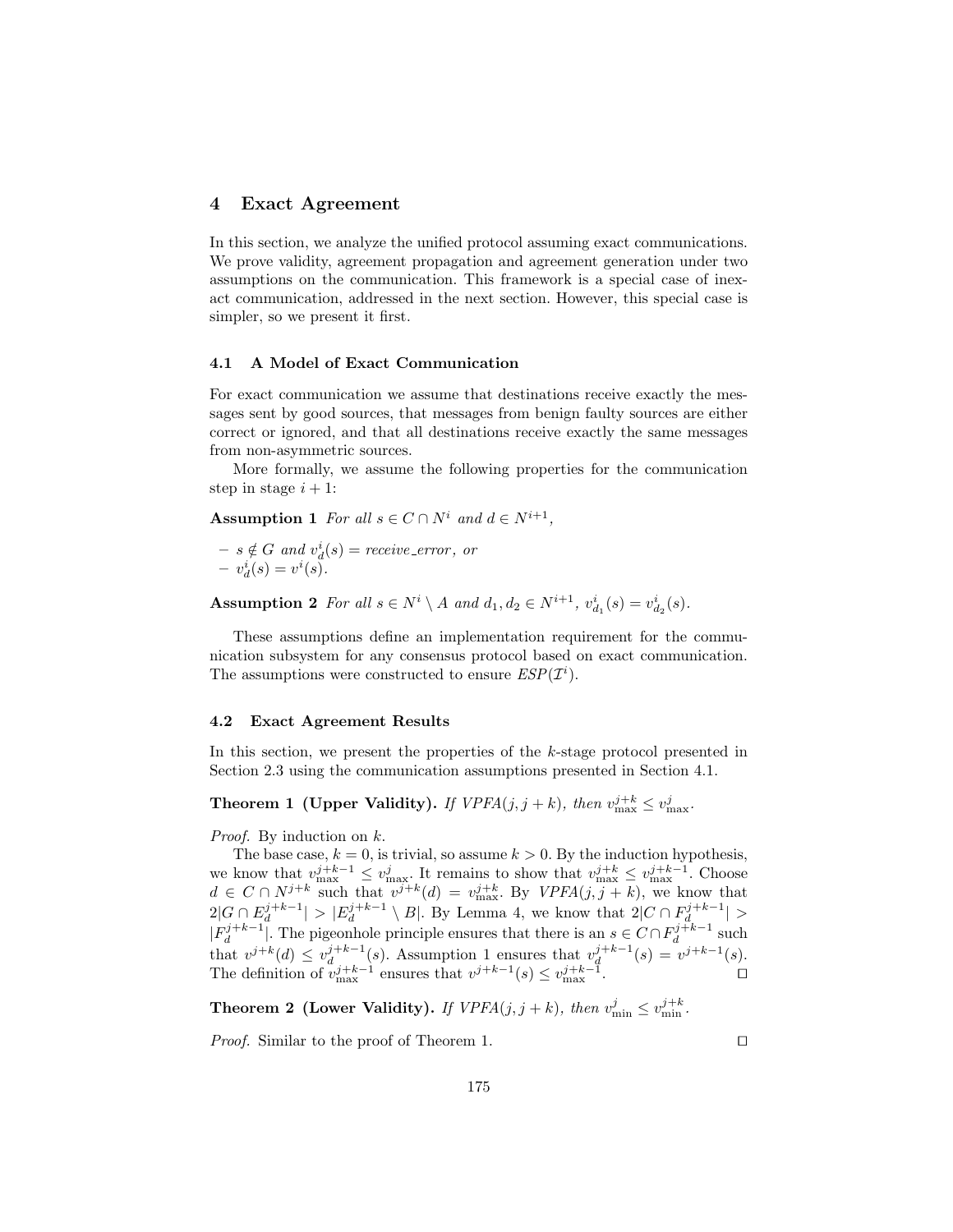The following corollaries are direct consequences of Theorems 1 and 2.

Corollary 1 (Consensus Validity). If  $VPFA(j, j + k)$  and  $v_{\text{max}}^j = v_{\text{min}}^j = v$ , then  $v_{\text{max}}^{j+k} = v_{\text{min}}^{j+k} = v.$ 

Corollary 2 (Master-Slave). If  $VPFA(j, j+k)$ ,  $v_{\min}^j \in \mathbb{R}$ , and  $v_{\max}^j - v_{\min}^j \leq$  $\Delta$ , then for all  $s \in C \cap N^j$ ,  $d \in C \cap N^{j+k}$  we have  $|v^j(s) - v^{j+k}(d)| \leq \Delta$ .

Corollary 3 (Agreement Propagation). If  $VPFA(j, j + k)$ ,  $v_{\min}^j \in \mathbb{R}$ , and  $v_{\text{max}}^j - v_{\text{min}}^j \leq \Delta$ , then  $v_{\text{max}}^{j+k} - v_{\text{min}}^{j+k} \leq \Delta$ .

Corollary 3 ensures that agreement among receivers will be at least as good as the agreement among the sources. However, it does not provide assurance that exact agreement will ever be achieved. Specifically, the presence of an eligible asymmetric faulty node in every stage can prevent exact agreement.

# **Theorem 3 (Agreement Generation).** If  $AGFA(j, j+k)$  then  $v_{\text{max}}^{j+k} = v_{\text{min}}^{j+k}$ .

*Proof.* By  $AGFA(j, j + k)$ , there is a  $i < k$  such that  $VPFA(j + i + 1, j + k)$ , and  $|A \cap E_d^{j+i}| = 0$ , for all  $d \in C \cap N^{j+i+1}$ . By Lemma 5, we know that  $F_{d_1}^{j+i} = F_{d_2}^{j+i} = F$ , for  $d_1, d_2 \in C \cap N^{j+i+1}$ . Since  $F \subseteq N^{j+i} \setminus A$ , Assumption 2 ensures that  $v_{d_1}^{j+i}(s) = v_{d_2}^{j+i}(s)$  for all  $s \in F$ . Thus,  $v_{\text{max}}^{j+i+1} = v_{\text{min}}^{j+i+1}$ . From Corollary 1, we get  $v_{\text{max}}^{j+k} = v_{\text{min}}^{j+k}$  $j+k$  min .

### 4.3 Application: SPIDER Interactive Consistency

The SPIDER interactive consistency protocol [MMTP02] is an instance of the 2-stage unified protocol. The properties we require of interactive consistency are the distributed consensus properties as defined in Section 3.1.

Let s be some BIU that intends to send a value to all other BIUs. Next let  $v^2$ be computed using a 2-stage exchange with  $N^0 = \{s\}, N^1$  the set of all RMUs, and  $N^2$  the set of all BIUs. The interactive consistency protocol for  $d \in N^2$  is:

$$
ic(d) = \begin{cases} v^2(d), & \text{if } v^2(d) = majority(F_d^1, v_d^1), \\ no\text{-}majority, & \text{otherwise}, \end{cases}
$$

where *no*-*majority* is a distinguished constant.

**Theorem 4 (IC validity).** If  $s \in G$  and  $VPFA(0, 2)$ , then  $ic(d) = v(s)$ .

*Proof.* Since we have a singleton source set,  $v_{\text{min}}^0 = v_{\text{max}}^0 = v(s)$ . The result follows directly from Corollary 1 for  $k = 2$ .

**Theorem 5 (IC agreement).** If  $AGFA(0, 2)$ , then  $ic(d_1) = ic(d_2)$ .

*Proof.* The result follows from Theorem 3 for  $k = 2$ .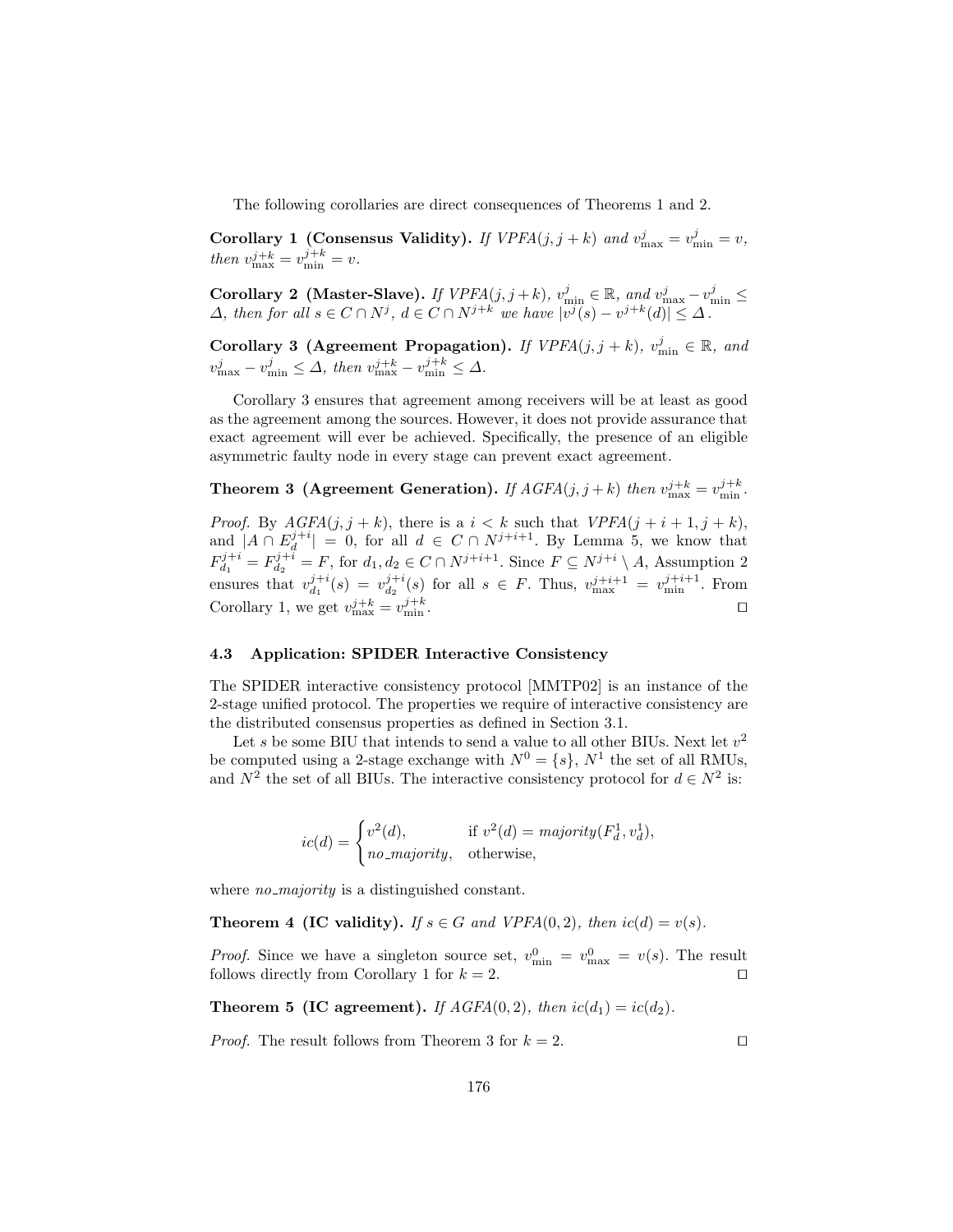In addition, we are able to gather some diagnostic information about the source BIU, s. The following corollaries follow from Theorems 4 and 5, respectively.

**Corollary 4.** If  $VPFA(0,2)$  and  $ic(d) = source_error^0$ , then  $s \notin G$ .

**Corollary 5.** If  $AGFA(0, 2)$  and  $ic(d) = no\_{majority}$ , then  $s \in A$ .

## 4.4 Application: SPIDER Distributed Diagnosis

Distributed on-line diagnosis consists of two main parts. First, nodes accumulate evidence of faulty behavior by other nodes. Second, this local evidence must be reliably distributed to allow for global decisions.

There are several mechanisms for accumulating evidence of faulty behavior. There are indirect mechanisms, such as those provided by Corollaries 4 and 5. There are also several direct accusation mechanisms. These include communication resulting in *receive\_error* and disagreement with results during an agreement propagation stage.

We let  $D_n(\text{def}) \in \mathbb{N}$  represent node n's accumulated evidence against defendant def. If  $D_n(\text{def}) = 0$ , then n has no recent evidence of faulty behavior by def. A larger  $D_n(\text{def})$  indicates more severe misbehavior by def.

We require that a good node can never make a false accusation. Formally, if  $n \in C$  and  $D_n(\text{def}) > 0$ , then  $\text{def } \notin G$ . The role of the distributed diagnosis protocol is to achieve global consensus from locally gathered accusations. Strictly speaking, SPIDER does not require a distributed diagnosis protocol. It is possible for the locally gathered accusations to satisfy the required assumptions. However, by periodically exchanging diagnostic information, we can remove accumulated disagreement caused by asymmetric faults. This can increase the probability that our fault assumptions are true, thus increasing the predicted reliability of the system [LMK04].

The SPIDER DD protocol is a 3-stage instance of the unified protocol. The first two stages are to assure agreement among the BIUs. The third stage is to propagate this consensus diagnostic information to the RMUs.

Let  $v^0(b) = D_b(def)$ , and  $v^2$  and  $v^3$  be computed using the 3-stage unified protocol. Thus,  $v_{\text{max}}^0$  is the most severe correct local accusation against  $\text{def}$  and  $v_{\rm min}^0$  is the least severe accusation.

**Theorem 6 (DD Validity).** If  $VPFA(0,3)$ , then for  $b \in C \cap N^2$ ,  $r \in C \cap N^3$ ,

 $-If v^2(b) > 0$ , then def  $\notin G$ .  $-If v^3(r) > 0$ , then def  $\notin G$ .

*Proof.* Both clauses are direct consequences of Theorems 1 and 2.  $\Box$ 

**Theorem 7 (DD Agreement).** If  $AGFA(0,3)$  then for  $b \in C \cap N^2$ ,  $r \in C \cap N^3$ ,  $v^2(b) = v^3(r)$ .

*Proof.* Follows from Theorem 3 and Corollary 1.  $\Box$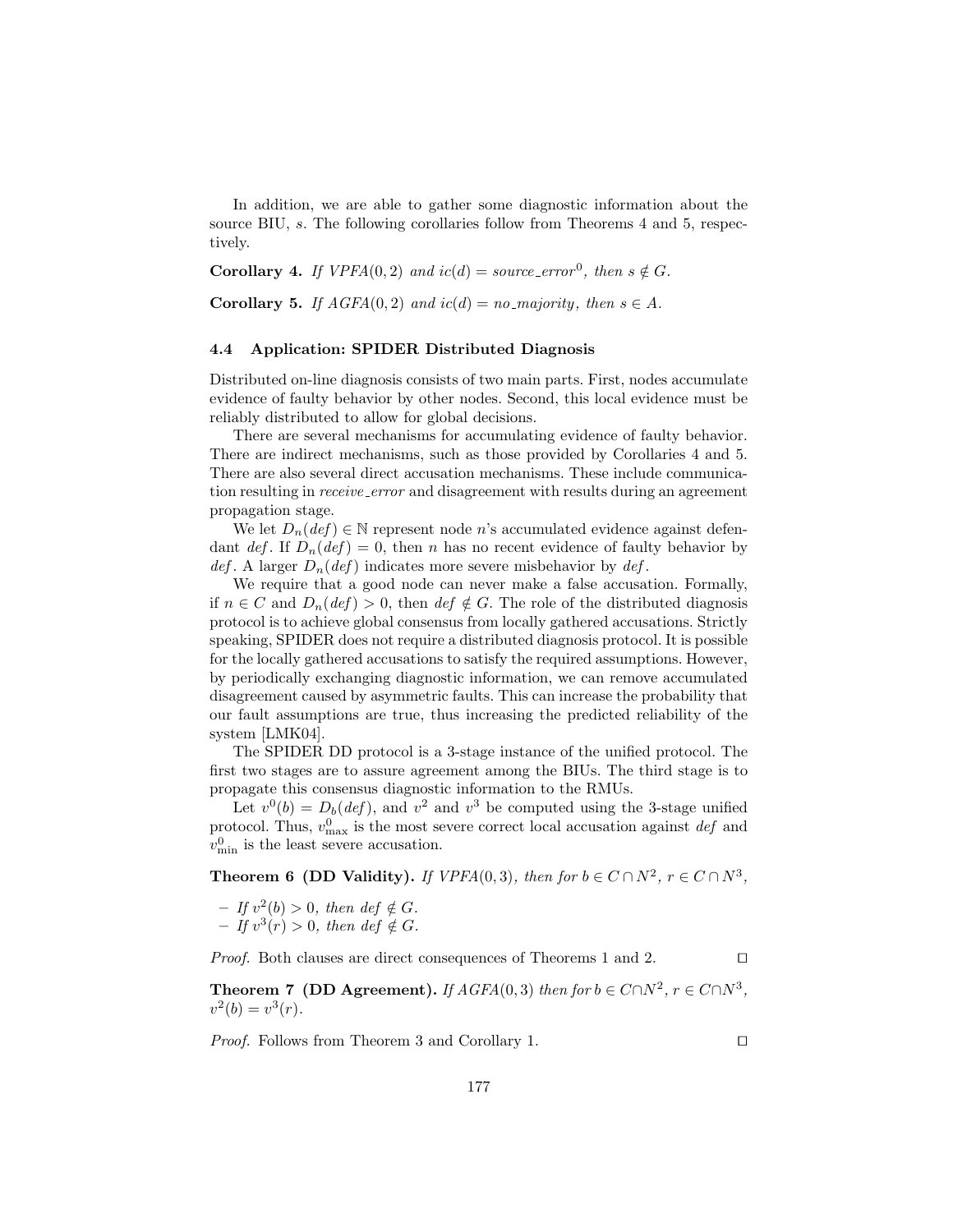The preceding results ensure consensus based on the BIUs local accusations against *def*. A similar protocol beginning with the RMUs ensures consensus based on the RMUs accusations against  $def$ . The maximum of the two results also satisfies validity and agreement.

## 5 Approximate Agreement

In this section we generalize the exact communication assumptions to accommodate error introduced in the communication phase. The results in Section 4 are all special cases of the results introduced in this section.

Analog information can be understood as a real valued, uniformly continuous function of time [Ros68]. Uniform continuity roughly means that the rate of change is bounded. For processing in a digital system, a digital approximation of the function value at a given moment is determined: the function is sampled. There are various sources of imprecision. For instance, the actual time of sampling may vary or the sampled value may be superposed with noise. The purpose of the inexact protocol is to reliably communicate values that may vary and may be further distorted during communication.

#### 5.1 A Model of Inexact Communication

We model communication as in the exact case, but add terms representing the inherent imprecision of broadcasting inexact information. The error terms  $\varepsilon_1, \varepsilon_u$ , and  $\varepsilon$  are nonnegative reals. We define  $\varepsilon \stackrel{\text{df}}{=} \varepsilon_1 + \varepsilon_u$ .

We assume that messages from good nodes are correctly received within a known error tolerance, that messages from benign faulty nodes are either ignored or are correctly received within a known tolerance, and that only asymmetric nodes may introduce disagreement beyond  $\varepsilon$  in the communication phase. We allow the communication error bounds,  $\varepsilon_1$  and  $\varepsilon_{\rm u}$ , to differ as the error may be biased. Formally, the assumptions for stage  $i + 1$  are:

Assumption 3 For all  $s \in C \cap N^i$  and  $d \in N^{i+1}$ :

- $s \notin G$  and  $v_d^i(s) = receive\_error$ ,
- $-$  receive\_error  $\langle v_d^i(s) = v^i(s) \rangle$  source\_error<sup>i</sup>, or  $- v^i(s) \in \mathbb{R}$  and  $v^i(s) - \varepsilon_1 \leq v^i_d(s) \leq v^i(s) + \varepsilon_u$ .

Assumption 4 If  $s \in N^i \setminus A$ , then for  $d_1, d_2 \in N^{i+1}$ :

 $-v_{d_1}^i(s)=v_{d_2}^i(s) < source\_error^i, or$  $- v_{d_1}^{i}(s), v_{d_2}^{i}(s) \in \mathbb{R}$  and  $|v_{d_1}^{i}(s) - v_{d_2}^{i}(s)| \leq \varepsilon$ .

When  $\varepsilon = \varepsilon_{\rm l} = \varepsilon_{\rm u} = 0$ , Assumptions 3 and 4 reduce to Assumptions 1 and 2. Thus, exact communication is a special case of inexact communication.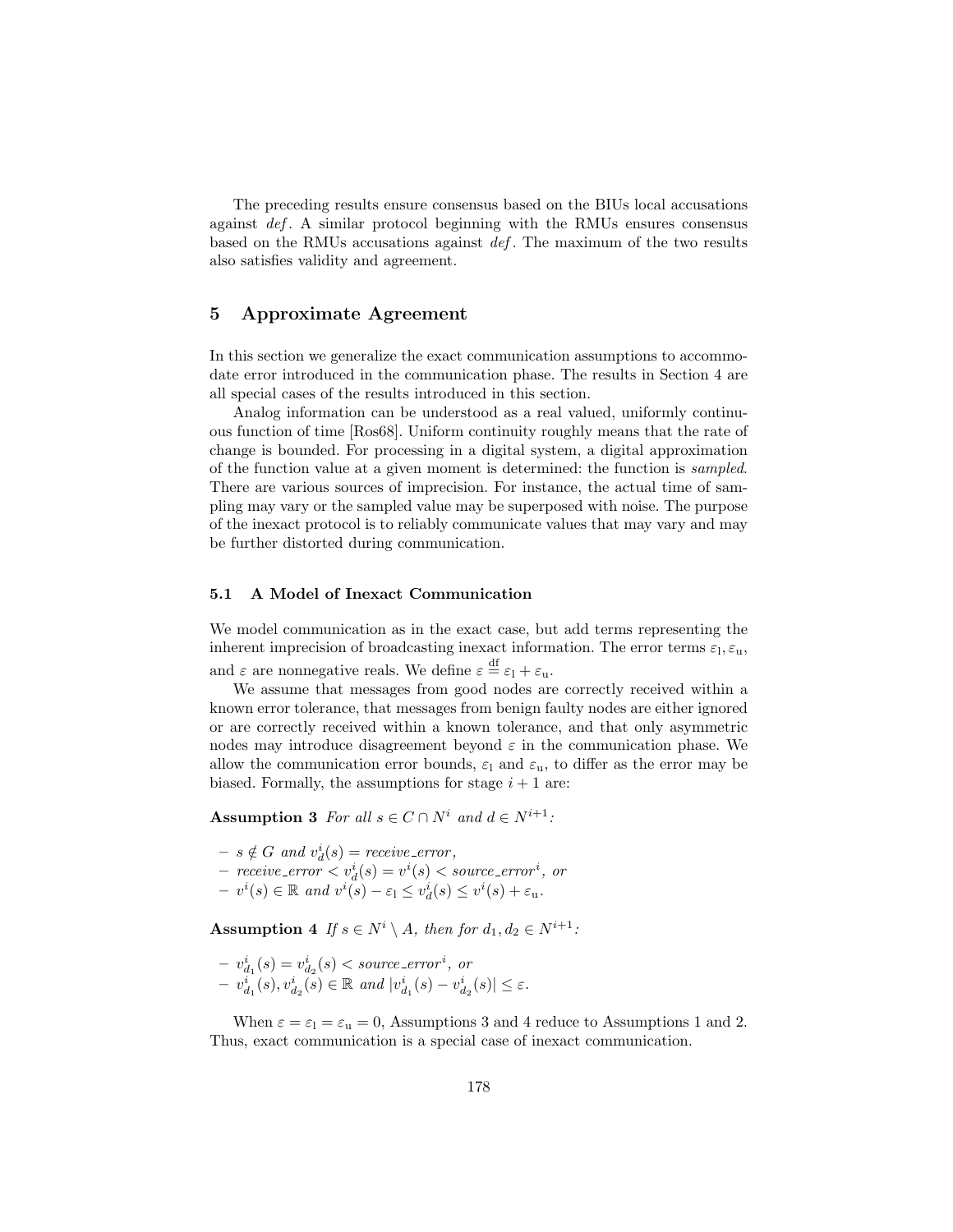## 5.2 Approximate Agreement Results

The following results generalize the results from Section 4.2, by introducing the effects of bounded errors. By requiring  $v_{\min}^j \in \mathbb{R}$  for these results, we avoid the clutter of defining arithmetic involving source\_error. These results can be extended to handle such special cases.

**Theorem 8 (Inexact Upper Validity).** If  $VPFA(j, j+k)$  and  $v_{\min}^j \in \mathbb{R}$ , then

 $v_{\text{max}}^{j+k} \leq v_{\text{max}}^j + k\varepsilon_{\text{u}}.$ 

*Proof.* Similar to proof of Theorem 1.  $\Box$ 

**Theorem 9** (Inexact Lower Validity). If  $VPPA(j, j+k)$  and  $v_{\min}^j \in \mathbb{R}$ , then

$$
v_{\min}^j - k\varepsilon_l \le v_{\min}^{j+k}.
$$

*Proof.* Similar to proof of Theorem 1.  $\Box$ 

Corollary 6 (Inexact Master-Slave). If  $VPFA(j, j + k)$ ,  $v_{\min}^j \in \mathbb{R}$ , and  $v_{\text{max}}^j - v_{\text{min}}^j \leq \Delta$ , then for all  $s \in C \cap N^j$ ,  $d \in C \cap N^{j+k}$  we have

$$
|v^{j}(s) - v^{j+k}(d)| \leq \Delta + \max(k\varepsilon_1, k\varepsilon_1).
$$

*Proof.* Follows directly from Lemma 2 and Theorems 8 and 9.  $\Box$ 

Corollary 7 (Inexact Agreement Propagation). If  $VPFA(j, j + k)$ ,  $v_{\min}^j \in$  $\mathbb{R}$ , and  $v_{\text{max}}^j - v_{\text{min}}^j \leq \Delta$ , then

$$
v_{\text{max}}^{j+k} - v_{\text{min}}^{j+k} \le \Delta + k\varepsilon.
$$

*Proof.* From Theorems 8 and 9, we have  $v_{\text{max}}^{j+k} - v_{\text{min}}^{j+k} \leq (v_{\text{max}}^j + k\varepsilon_u) - (v_{\text{min}}^j$  $k\varepsilon_1 \leq \Delta + k\varepsilon$ .

Theorem 10 (Inexact Agreement Generation). If  $AGFA(j, j + k)$  and  $v_{\min}^{j+k} \in \mathbb{R}, \text{ then}$ 

$$
v_{\text{max}}^{j+k} - v_{\text{min}}^{j+k} \le k\varepsilon.
$$

*Proof.* Similar to proof of Theorem 3.  $\Box$ 

5.3 Application: SPIDER synchronization protocol

A clock is formalized as a function from clock time to real time. Clocks distributed in a system need to be re-synchronized periodically in order to prevent them from drifting too far apart. The two goals of synchronization are:

Accuracy All good clock readings are within a linear envelope of real time. Precision At all times, the clock times of all good clocks differ by a bounded amount.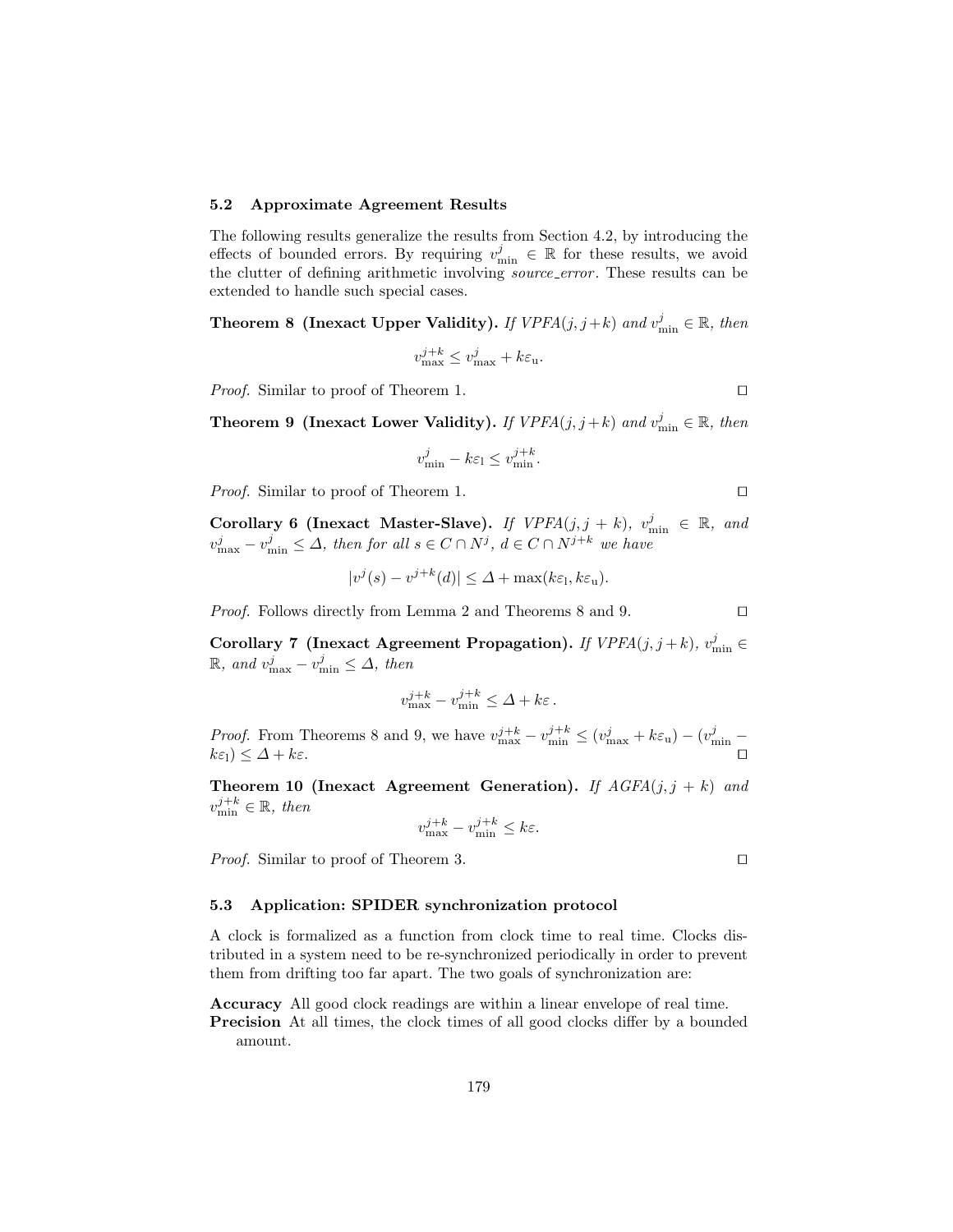Prior formal models of fault tolerant clock synchronization [SvH98,Min93,Sha92] have established a systematic way to derive accuracy and precision from the following properties:

- Accuracy Preservation The resynchronization time of a good clock is within the expected resynchronization times of good clocks, up to an error margin.
- Precision Enhancement If the skew of good clocks is within a known bound at the time of protocol execution, then all good clocks are synchronized to within a tighter skew after protocol execution

Below we show how to prove accuracy preservation and precision enhancement, using validity and agreement properties of the unified protocol. The values communicated during this protocol are estimates of the real time that nodes should reset their clocks for the next period.

Let  $c_n(T^{p+1}) \in \mathbb{R}$  denote the real time that node n expects to begin synchronization period  $p+1$ . Let  $c'_n(T^{p+1})$  denote the real time that node n actually begins period  $p + 1$ . Put another way,  $c_n$  models n's clock before resynchronization, and  $c'_n$  models n's clock after resynchronization.

The SPIDER synchronization protocol is a 3-stage instance of the unified protocol. The BIUs are  $N^0$  and  $N^2$ , the RMUs are  $N^1$  and  $N^3$ . Let  $v^0(b_0)$  =  $c_{b_0}(T^{p+1})$ , for BIU  $b_0 \in N^0$ . Then, for all  $b \in N^2$ ,  $r \in N^3$ , define

$$
c'_b(T^{p+1}) \stackrel{\text{df}}{=} v^2(b)
$$
  

$$
c'_r(T^{p+1}) \stackrel{\text{df}}{=} v^3(r)
$$

The values  $\varepsilon_1$  and  $\varepsilon_u$  bound the variation of clock readings caused by drift, jitter, and differences in communication delay. Let  $c_{\min}(p)$  and  $c_{\max}(p)$  denote the minimal and maximal values of all  $c_b(T^{p+1})$  such that  $c_b$  is a correct BIU clock at round p.

Within the ROBUS, we are principally concerned with the accuracy of the BIUs, as these provide time references for the PEs. If needed, a similar argument can be used to bound the accuracy of the RMUs.

Theorem 11 (BIU Accuracy Preservation). If  $VPFA(0,2)$  holds during synchronization period p, then for all good BIU clocks  $c'_b$ :

$$
c_{\min}(p) - 2\varepsilon_1 \le c'_b(T^{p+1}) \le c_{\max}(p) + 2\varepsilon_u.
$$

*Proof.* Follows immediately from Theorems 8 and 9.  $\Box$ 

Precision results are given for the set of BIUs, the set of RMUs, and between the BIUs and RMUs. This last result provides the skew bounds necessary to reliably communicate within the ROBUS.

**Theorem 12 (Precision Enhancement).** If  $AGFA(0,3)$  then

1.  $|c'_{b_1}(T^{p+1}) - c'_{b_2}(T^{p+1})| \leq 2\varepsilon$ , 2.  $|c_{r_1}^{j}(T^{p+1}) - c_{r_2}^{j}(T^{p+1})| \leq 2\varepsilon,$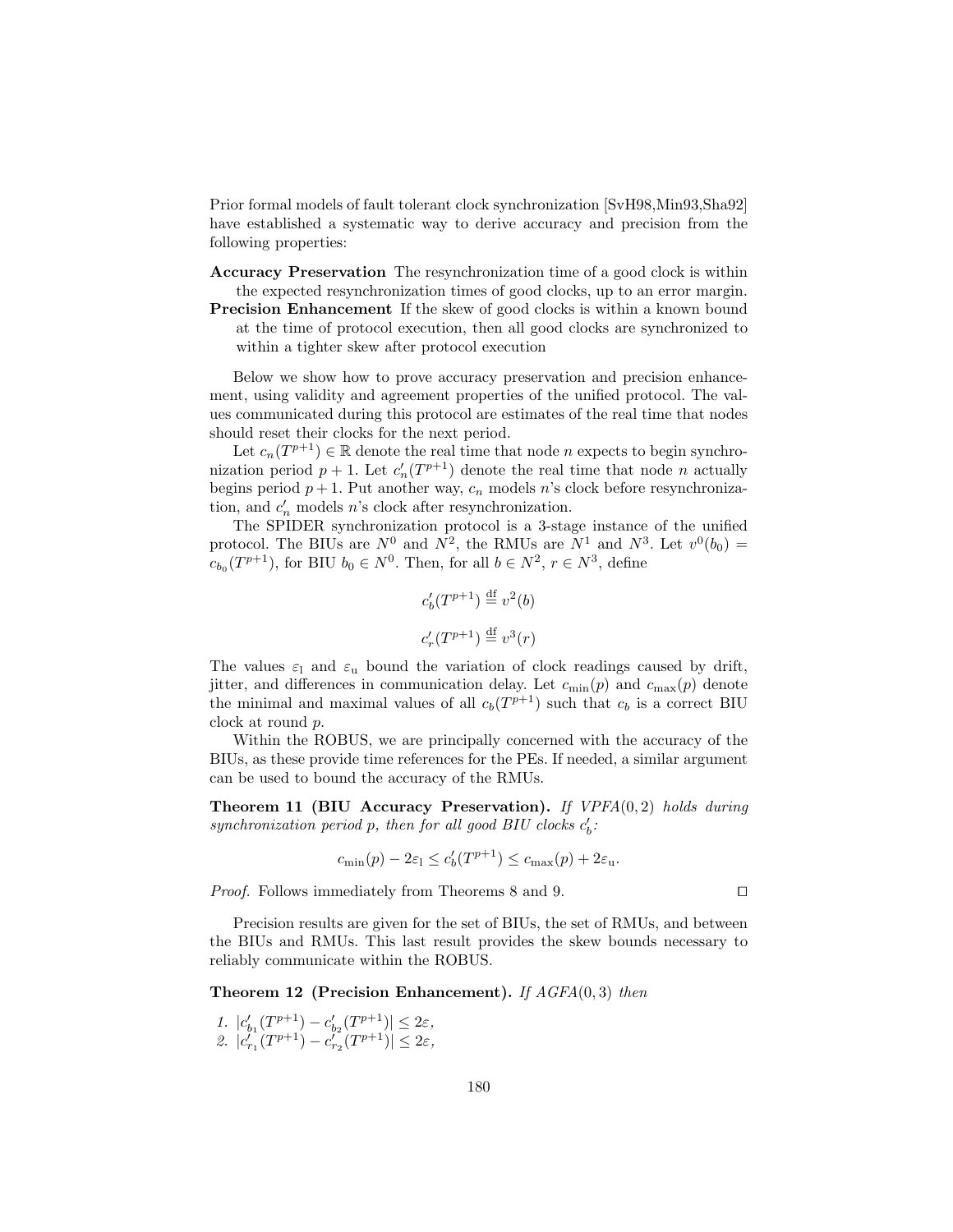3. 
$$
|c'_b(T^{p+1}) - c'_r(T^{p+1})| \leq 2\varepsilon + \max(\varepsilon_1, \varepsilon_u).
$$

*Proof.* Clauses 1 and 2 each follow from Theorem 10 (Clause 1 using  $AGFA(0, 2)$ , and Clause 2 using  $AGFA(1,3)$ . Clause 3 is a consequence of Clause 1 and Corollary 6.  $\Box$ 

# 6 Concluding Remarks

We introduce a formal model of an extension of the Davies and Wakerly protocol, called the unified protocol. We prove that under a weak hybrid fault assumption, the unified protocol satisfies validity and agreement, both for exact and inexact communication. Three fundamental fault-tolerant protocols are shown to be instances of the unified protocol.

With the unified protocol, the analysis of fault-tolerance properties can be restricted to one general protocol. In this way, the unified protocol provides a useful abstraction layer: the analysis of the fault tolerance is not complicated by specific concerns of individual protocols. For the SPIDER architecture, this has resulted in simpler specifications. This in turn yields a simpler implementation and more transparent treatment of the separate functions. Although we have not yet performed the analysis, we believe that the SPIDER transient recovery and restart protocols are also instances of the unified protocol.

The unified protocol is flexible and can be adapted to other fault tolerant applications. In particular, it should be possible to adapt some of the arguments provided by Caspi and Salem [CS00] to bound the effects of computation error for locally computed control functions between communication stages.

In addition, we expect that our results may be extended to analyze other architectures. Similar arguments may be constructed under weaker fault assumptions. In particular, we intend to explore the benefits of extending our analysis to incorporate the strictly ommissive asymmetric classification introduced by Azadmanesh and Kieckhafer [AK00]. We also plan to explore a wider range of fault tolerant averaging functions within our PVS framework. Ultimately, we intend to provide a PVS library of reusable fault tolerance results.

## References

- [AK00] Mohammad H. Azadmanesh and Roger M. Kieckhafer. Exploiting omissive faults in synchronous approximate agreement. IEEE Transactions on Computers, 49(10):1031–1042, 2000.
- [CS00] Paul Caspi and Rym Salem. Threshold and bounded-delay voting in critical control systems. In Mathai Joseph, editor, FTRTFT, volume 1926 of Lecture Notes in Computer Science, pages 70–81. Springer, 2000.
- [DW78] Daniel Davies and John F. Wakerly. Synchronization and matching in redundant systems. IEEE Transactions on Computers, 27(6):531–539, June 1978.